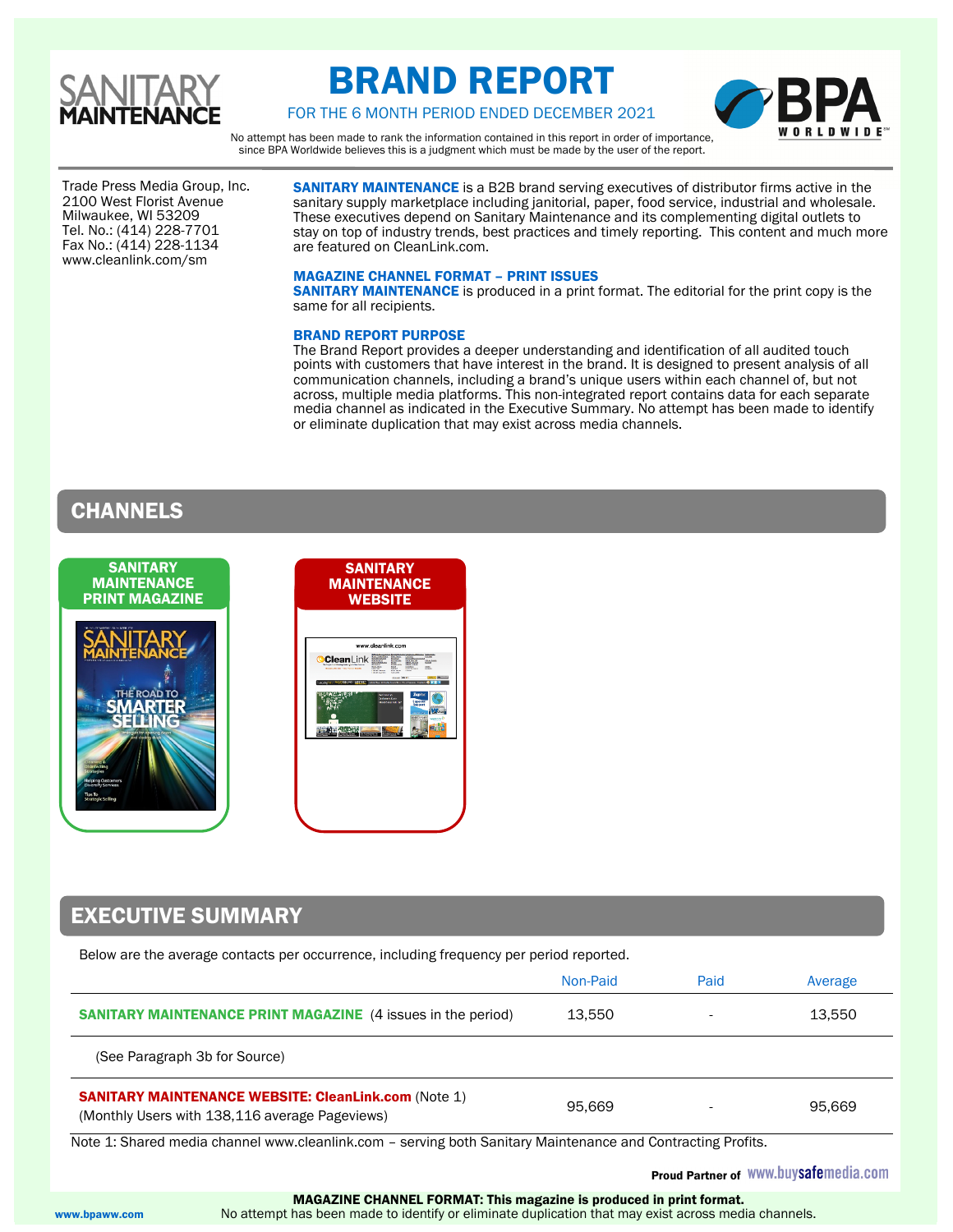#### FIELD SERVED

SANITARY MAINTENANCE serves distributors, janitor supply firms, paper merchants, food service distributors, industrial supply firms, other distributors, and wholesalers of sanitary supplies. Also qualified are manufacturers of sanitary supplies and manufacturer's agents.

#### DEFINITION OF RECIPIENT QUALIFICATION

Qualified recipients include Owners, Presidents/CEOs, Corporate Officers, General Managers, Sales Managers, Office Managers, and Purchasing Agents.

| <b>AVERAGE NON-QUALIFIED CIRCULATION</b>     |        | <b>1. AVERAGE OUALIFIED CIRCULATION BREAKOUT FOR PERIOD</b>                      |                           |                              |                                                        |                   | 2. QUALIFIED CIRCULATION BY ISSUES FOR PERIOD |
|----------------------------------------------|--------|----------------------------------------------------------------------------------|---------------------------|------------------------------|--------------------------------------------------------|-------------------|-----------------------------------------------|
| Non-Qualified<br>Not Included Elsewhere      | Copies |                                                                                  | Total<br><b>Oualified</b> | <b>Oualified</b><br>Non-Paid | Oualified<br>Paid                                      | <b>2021 Issue</b> | Total<br>Qualified                            |
| <b>Other Paid Circulation</b>                | 89     | <b>Oualified</b><br><b>Circulation</b><br>Individual                             | 13.550 100.0 13.550 100.0 |                              | Copies Percent Copies Percent Copies Percent<br>$\sim$ | July/August       | 13,550                                        |
| Advertiser and Agency                        | 243    | Sponsored<br>Individually<br>Addressed                                           |                           |                              |                                                        | September         | 13.550                                        |
| Allocated for Trade Shows<br>and Conventions | 38     | Membership<br>Benefit                                                            |                           |                              |                                                        | October           | 13.550                                        |
| All Other                                    | 762    | Multi-Copy Same<br>Addressee                                                     |                           |                              |                                                        |                   |                                               |
|                                              |        | <b>Single Copy Sales</b>                                                         |                           |                              |                                                        |                   |                                               |
| <b>TOTAL</b>                                 | 1,132  | <b>TOTAL</b><br><b>OUALIFIED 13.550 100.0 13.550 100.0</b><br><b>CIRCULATION</b> |                           |                              | ×.                                                     | November/December | 13.550                                        |

3a. BUSINESS/OCCUPATION BREAKOUT OF QUALIFIED CIRCULATION FOR ISSUE OF JULY/AUGUST 2021 This issue is equal to the average of the other 3 issues reported in Paragraph 2.

This publication conforms to the uniform business and industry breakout which was developed by the BPA Worldwide advertiser, agency and publisher committee for the Maintenance Equipment & Supplies Distributors Market in January 1984, and revised in November 1993, requiring participating publications to report their<br>circulation on a comparable basis by June 1986. A copy of the com

| Business and Industry                                                       | <b>Total Qualified</b> | Percent of Total |
|-----------------------------------------------------------------------------|------------------------|------------------|
| <b>1. DISTRIBUTORS (NOTE 1)</b>                                             |                        |                  |
| a. Janitor Supply Firms                                                     | 6.501                  | 48.0             |
| b. Paper Merchants                                                          | 2.156                  | 15.9             |
| d. Food Service Distributors                                                | 2.472                  | 18.2             |
| e. Industrial Supply Firms                                                  | 673                    | 5.0              |
| g. Other Distributors                                                       | 210                    | 1.5              |
| 2. Wholesalers of Sanitary Supplies                                         | 727                    | 5.4              |
| <b>SUB-TOTAL DISTRIBUTORS AND WHOLESALERS OF SANITARY SUPPLIES (NOTE 2)</b> | 12.739                 | 94.0             |
| 4. Manufacturers of Sanitary Supplies and Manufacturer's Agents             | 811                    | 6.0              |
| <b>TOTAL OUALIFIED CIRCULATION</b>                                          | 13.550                 | 100.0            |

Note 1: Classification 1c. - pest control, hospital supply, hotel, restaurant or bar supply, grocer or hardware distributor and classification 1f. - chemical specialty firm - are<br>omitted at the option of the publisher. Res Note 2: Qualified recipients include Owners, Presidents/CEOs, Corporate Officers, General Managers, Sales Managers, Purchasing Agents and Office Managers.

| <b>Qualification Source</b>                                         | Total<br>Qualified       | Percent        |
|---------------------------------------------------------------------|--------------------------|----------------|
| Direct Request:<br>Ι.                                               | 9,906                    | 73.1           |
| Request from recipient's company:<br>Ш.                             | 11                       | 0.1            |
| III. Membership Benefit:                                            |                          | $\blacksquare$ |
| IV. Communication (other than request):                             | $\overline{\phantom{0}}$ |                |
| V. <b>TOTAL</b> - Sources other than above (listed alphabetically): | 3,633                    | 26.8           |
| Association rosters and directories                                 |                          |                |
| *Business directories                                               | 3,633                    | 26.8           |
| Manufacturer's, distributor's, and wholesaler's lists               |                          |                |
| Other sources                                                       | $\overline{\phantom{a}}$ |                |
| VI. Single Copy Sales:                                              |                          |                |
| <b>TOTAL QUALIFIED CIRCULATION</b>                                  | 13,550                   | 100.0          |
| <b>PERCENT</b>                                                      | 100.0                    |                |

#### \*See Additional Data

Note: In these unprecedented times caused by the coronavirus (COVID-19) pandemic, resulting in workplace closures, sporadic workplace visits and work-from-home solutions, consent and renewal campaigns are impacted. Therefore, BPA Worldwide has granted an exception permitting publishers to carry as "qualified" circulation sources aging beyond 36 months but not to exceed 48 months. 2,498 copies or 18.4% of Total Qualified circulation is 36 to 48 months.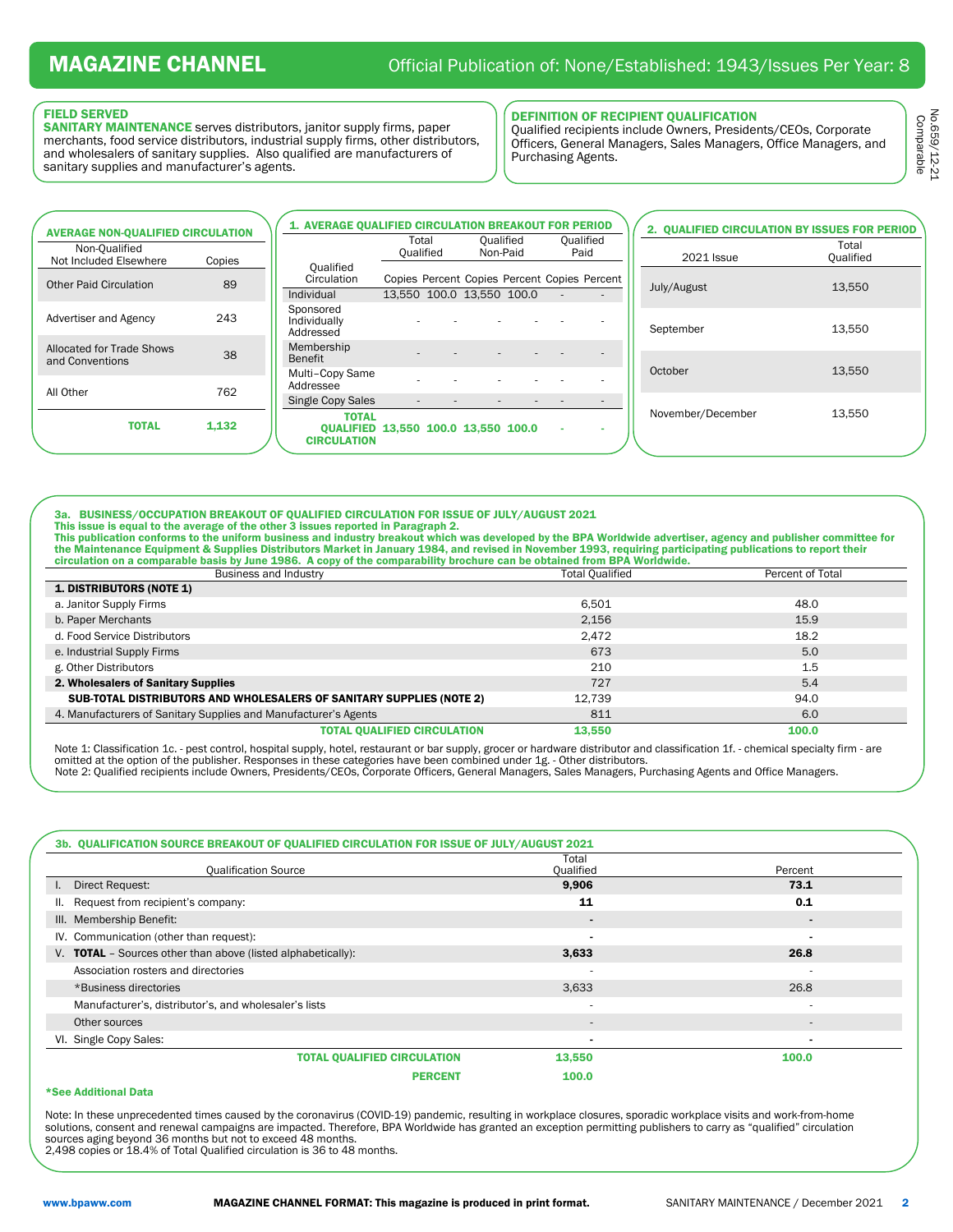### AVERAGE ANNUAL AUDITED QUALIFIED CIRCULATION AND CURRENT UNAUDITED CIRCULATION

|                                                                                                                                                                     | <b>Audited Data</b>      | <b>Audited Data</b>            | <b>Audited Data</b>      | <b>Audited Data</b>            | <b>Audited Data</b>    | Circulation Claim                 |
|---------------------------------------------------------------------------------------------------------------------------------------------------------------------|--------------------------|--------------------------------|--------------------------|--------------------------------|------------------------|-----------------------------------|
| 6-Month Period Ended:                                                                                                                                               | January - June<br>2019   | <b>July - December</b><br>2019 | January - June<br>2020   | <b>July - December</b><br>2020 | January - June<br>2021 | <b>July - December</b><br>$2021*$ |
| Total Audit Average Qualified:                                                                                                                                      | 13,551                   | 13.551                         | 13.551                   | 13.550                         | 13,550                 | 13,550                            |
| <b>Oualified Non-Paid:</b>                                                                                                                                          | 13.551                   | 13.551                         | 13.551                   | 13.550                         | 13.550                 | 13,550                            |
| <b>Qualified Paid:</b>                                                                                                                                              | $\overline{\phantom{a}}$ | $\overline{a}$                 | $\overline{\phantom{a}}$ | $\sim$                         | $\overline{a}$         | $\overline{a}$                    |
| Post Expire Copies included in<br><b>Total Qualified Circulation:</b>                                                                                               | $**NC$                   | $**NC$                         | $*$ NC                   | $**NC$                         | $*$ NC                 | $**NC$                            |
| Average Annual Order Price:                                                                                                                                         | $**NC$                   | $*$ NC                         | $*$ NC                   | $*$ NC                         | $*$ NC                 | $**NC$                            |
| *NOTE: July – December 2021 data is unaudited. With each successive period, new data will be added until six 6-month periods are displayed.<br>**NC = None Claimed. |                          |                                |                          |                                |                        |                                   |

Kentucky 160 Tennessee 300 Alabama 195 Mississippi 130 EAST SO. CENTRAL 785 5.8 Arkansas 131 Louisiana 211 Oklahoma 161 Texas 870 WEST SO. CENTRAL 1,373 10.1 Montana 61 Idaho 59 Wyoming 26 Colorado 174 New Mexico 45 Arizona 197 Utah 136 (136 km) atau kalendar (136 km) atau kalendar (136 km) atau kalendar (136 km) atau kalendar (136 km) Nevada 62 MOUNTAIN 760 5.6 Alaska 21 Washington 200 Oregon 113 California 1,028 Hawaii 39 PACIFIC 1,401 10.3 UNITED STATES 12,432 91.7 U.S. Territories 48 Canada 1,070 Mexico Other International APO/FPO - TOTAL QUALIFIED CIRCULATION 13,550 100.0 State Total Qualified Percent State Total Qualified Percent State Total Qualified Percent Maine 57 New Hampshire 42 Vermont 15 Massachusetts 340 Rhode Island 55 Connecticut 137 NEW ENGLAND 646 4.8 New York 752 New Jersey 223 Pennsylvania 629 MIDDLE ATLANTIC 1,804 13.3 Ohio 612 Indiana 319 Illinois 626 Michigan 381 Wisconsin 301 EAST NO. CENTRAL 2,239 16.5 Minnesota 226 Iowa 2008 - 2008 - 2008 - 2008 - 2008 - 2008 - 2008 - 2008 - 2008 - 2008 - 2008 - 2008 - 2008 - 2008 - 2008 -Missouri 325 North Dakota 60 South Dakota 32 Nebraska 103 Kansas 159 WEST NO. CENTRAL 1,045 7.7 Delaware 35 Maryland 247 Washington, DC 7 Virginia 217 West Virginia 58 North Carolina 417 South Carolina 174 Georgia 465 Florida 759 SOUTH ATLANTIC 2,379 17.6 \*See Additional Data GEOGRAPHICAL BREAKOUT OF QUALIFIED CIRCULATION FOR ISSUE OF JULY/AUGUST 2021\*